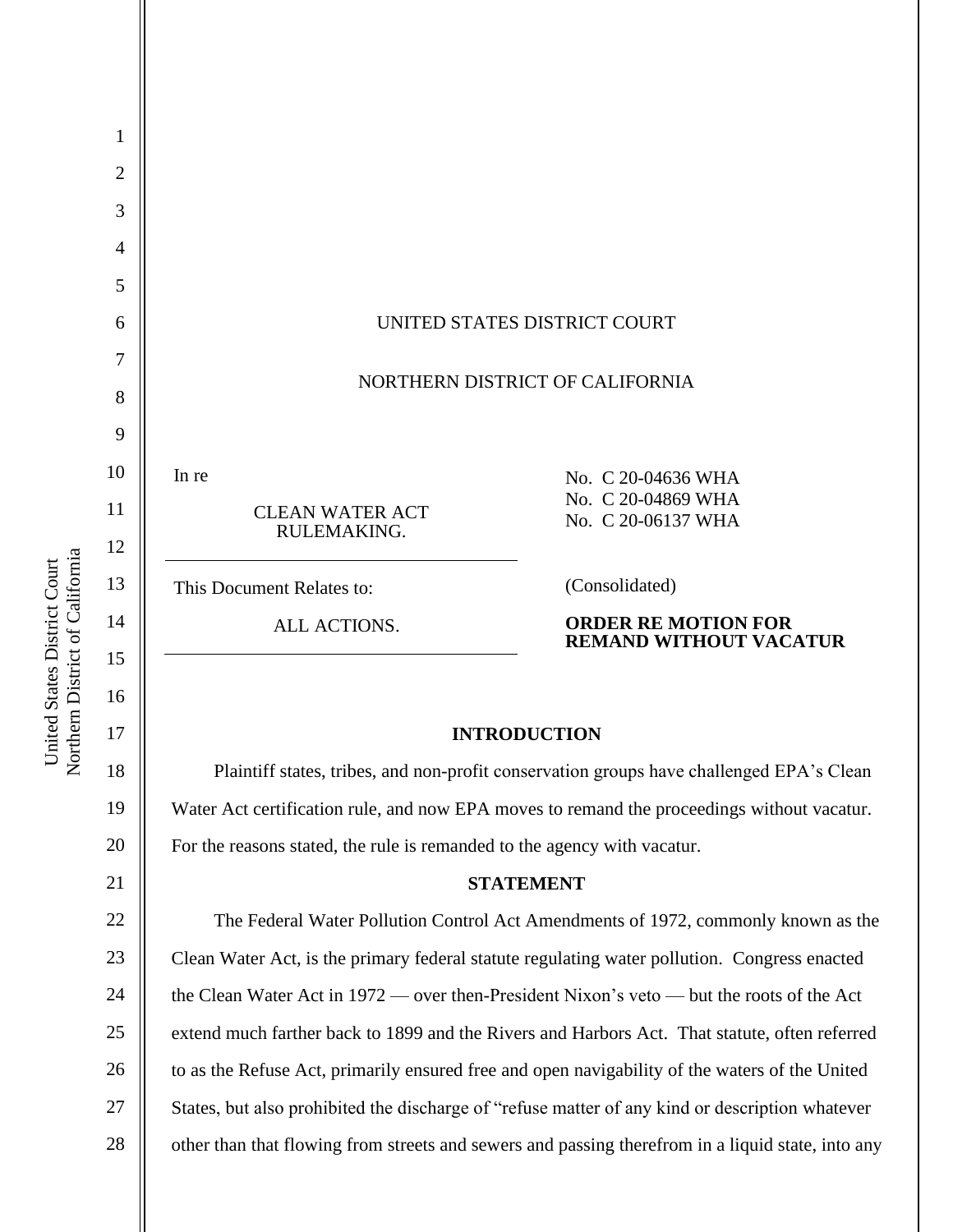1 2 3 4 5 6 7 8 9 10 11 12 13 14 15 16 17 18 19 20 21 22 23 24 25 26 27 28 navigable water of the United States," and authorized the Secretary of the Army to permit such discharges under certain conditions. *See* 33 U.S.C. §§ 407 *et seq.* In 1948, following an increase an industrialization throughout the country, Congress passed the Federal Water Pollution Control Act (FWPCA). *See generally* Joel Gross & Kerri Stelcen, Clean Water Act 2–7 (2d ed. 2012). In 1969, two events would help foster a new environmental awareness in the United States and prompt the promulgation of amendments to the FWPCA: A catastrophic oil spill of three million gallons of crude off the coast of Santa Barbara (creating a thirty-five-mile slick); and a fire on the surface of the Cuyahoga River in northeast Ohio. A 1968 Kent State University symposium on the state of the Cuyahoga River is worth briefly quoting: The surface is covered with brown oily film observed upstream as far as the Southerly Plant effluent. In addition, large quantities of black heavy oil floating in slicks, sometimes several inches thick, are observed frequently. Debris and trash are commonly caught up in these slicks forming an unsightly floating mess. Anaerobic action is common as the dissolved oxygen is seldom above a fraction of a part per million. The discharge of cooling water increases the temperature by 10 to  $15^{\circ}$  F. The velocity is negligible, and sludge accumulates on the bottom. Animal life does not exist. The Cuyahoga River Watershed: Proceedings of a Symposium Held at Kent State University 104 (George D. Cooke, ed., 1969); Gross & Stelcen, *supra*, at 7; Christine Mai-Duc, The 1969 Santa Barbara oil spill that changed oil and gas exploration forever, L.A. Times, May 20, 2015, https://www.latimes.com/local/lanow/la-me-ln-santa-barbara-oil-spill-1969-20150520 htmlstory.html. Three years after these events, Congress passed the Clean Water Act. Section 101 of the act expressed Congress' goal "to restore and maintain the chemical, physical, and biological integrity of the Nation's waters." 33 U.S.C. § 1251(a). The congressional declaration in Section 101(b) recited: It is the policy of the Congress to recognize, preserve, and protect the primary responsibilities and rights of States to prevent, reduce, and eliminate pollution, to plan the development and use (including restoration, preservation, and enhancement) of land and water resources, and to consult with the Administrator in the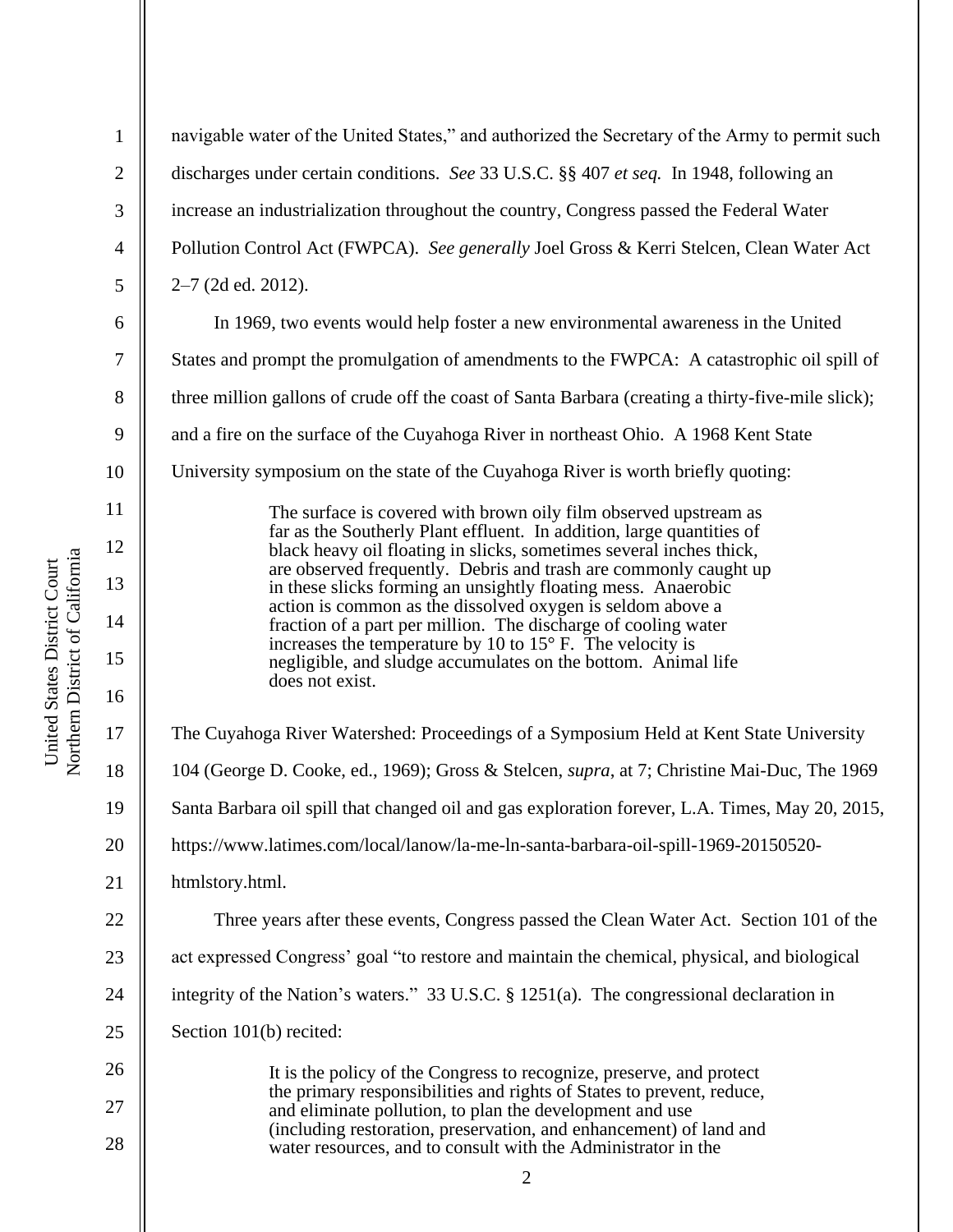| $\mathbf{1}$        | exercise of his authority under this chapter.                                                                                                                                                                                                                          |
|---------------------|------------------------------------------------------------------------------------------------------------------------------------------------------------------------------------------------------------------------------------------------------------------------|
| $\overline{2}$      | Section 101(d) charged EPA to administer the act while Section 101(e) explicitly enshrined                                                                                                                                                                             |
| 3                   | public participation into the statutory scheme:                                                                                                                                                                                                                        |
| $\overline{4}$<br>5 | Public participation in the development, revision, and enforcement<br>of any regulation, standard, effluent limitation, plan, or program<br>established by the Administrator or any State under this chapter<br>shall be provided for, encouraged, and assisted by the |
| 6                   | Administrator and the States.                                                                                                                                                                                                                                          |
| 7                   | Under Section 401 of the Clean Water Act, a federal agency may not issue a permit or                                                                                                                                                                                   |
| 8                   | license to an applicant that seeks to conduct any activity that may result in any discharge into                                                                                                                                                                       |
| 9                   | the navigable waters of the United States unless a state or authorized tribe where the discharge                                                                                                                                                                       |
| 10                  | would originate issues a water quality certification or waives the requirement. EPA is                                                                                                                                                                                 |
| 11                  | responsible for the certification by non-authorized tribes or when a discharge would originate                                                                                                                                                                         |
| 12                  | from lands under exclusive federal jurisdiction. Importantly, "No [federal] license or permit                                                                                                                                                                          |
| 13                  | shall be granted if certification has been denied by the State, interstate agency, or the                                                                                                                                                                              |
| 14                  | Administrator, as the case may be." 33 U.S.C. § 1341; see also Overview of CWA Section                                                                                                                                                                                 |
| 15                  | 401 Certification, epa.gov/cwa-401/overview-cwa-section-401-certification (last visited Oct.                                                                                                                                                                           |
| 16                  | 21, 2021). Several major federal licensing and permitting schemes are subject to Section 401,                                                                                                                                                                          |
| 17                  | such as National Pollutant Discharge Elimination System (NPDES) permits under Section 402,                                                                                                                                                                             |
| 18                  | permits for discharge of dredged or fill material into wetlands under Section 404, Federal                                                                                                                                                                             |
| 19                  | Energy Regulatory Commission (FERC) licenses for hydropower facilities and natural gas                                                                                                                                                                                 |
| 20                  | pipelines, and Rivers and Harbors Act Section Nine and Section Ten permits.                                                                                                                                                                                            |
| 21                  | While EPA has promulgated myriad rules to administer the Clean Water Act, iterations                                                                                                                                                                                   |
| 22                  | of the administrative rule implementing Section 401 had remained, until recently, singular.                                                                                                                                                                            |
| 23                  | EPA originally promulgated 40 C.F.R. Part 121 to implement water quality certifications for                                                                                                                                                                            |
| 24                  | Section 21(b) of the FWPCA as it existed in $1971 - a$ year before the Clean Water Act                                                                                                                                                                                 |
| 25                  | amendments to the FWPCA. See 36 Fed. Reg. 22,487 (Nov. 25, 1971), redesignated at 37 Fed.                                                                                                                                                                              |
| 26                  | Reg. 21,441 (Oct. 11, 1972), further redesignated at 44 Fed. Reg. 32,899 (June 7, 1979). EPA                                                                                                                                                                           |
| 27                  | would continue to use this rule for the Section 401 licensing scheme. In brief, 40 C.F.R. Part                                                                                                                                                                         |
| 28                  | 121 as promulgated set out: (i) the minimum procedural content of a certification to facilitate                                                                                                                                                                        |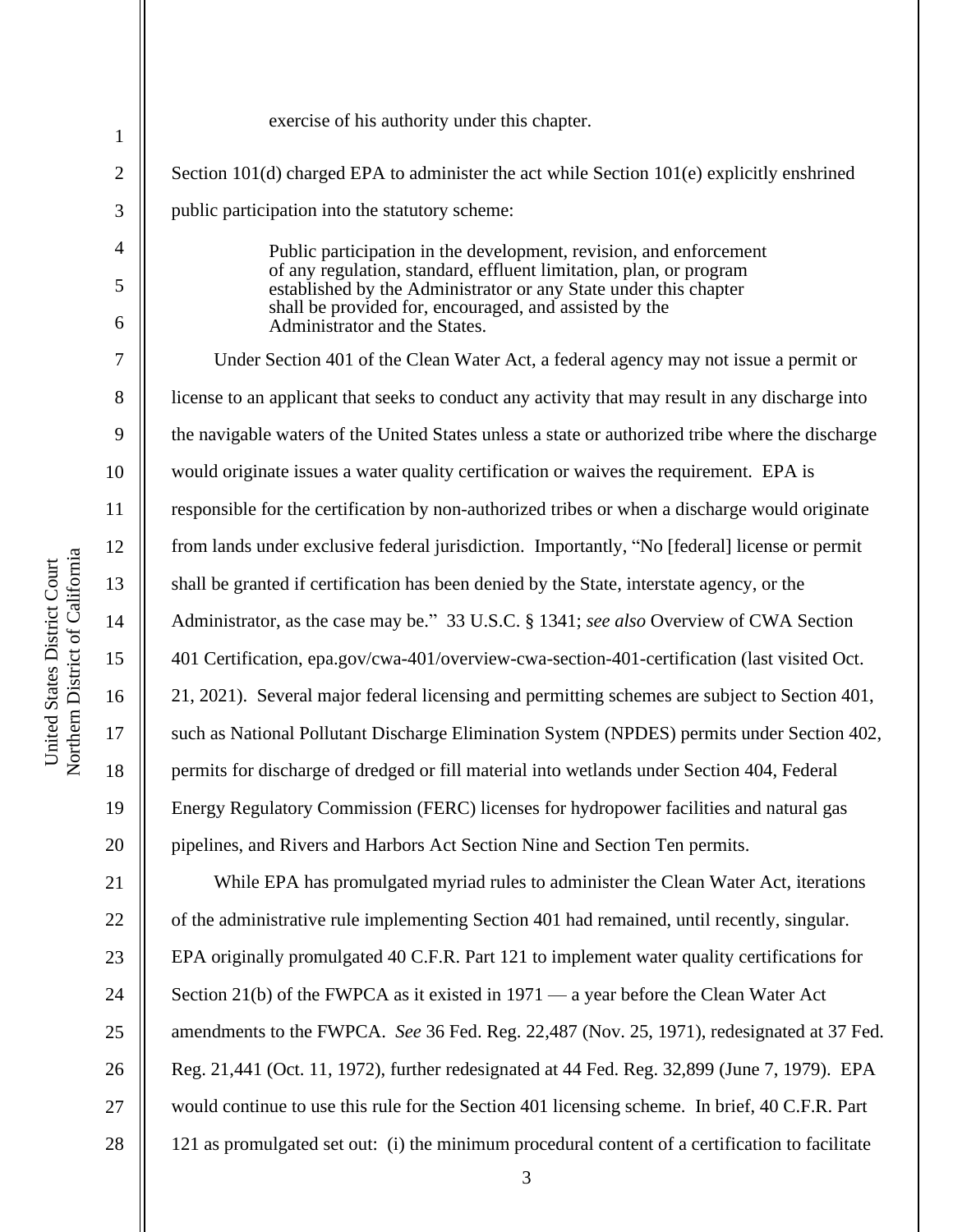2

3

4

5

6

7

8

9

10

11

12

13

14

15

16

17

18

19

20

21

22

23

24

25

26

27

EPA's administrative processes; (ii) the procedures for determining the effects of a license upon other, non-certifying states; (iii) the procedures the EPA Administrator employs to certify an application for a project under exclusive federal jurisdiction; and (iv) the procedures for EPA consultations on obtaining a license or permit. EPA employed this procedure for certifications as-is for half a century.

\* \* \*

On April 10, 2019, President Trump issued Executive Order 13,868, entitled *Promoting Energy Infrastructure and Economic Growth*. 84 Fed. Reg. 15,495 (Apr. 10, 2019). The order stated: "The United States is blessed with plentiful energy resources, including abundant supplies of coal, oil, and natural gas," and, the "Federal Government must promote efficient permitting processes and reduce regulatory uncertainties that currently make energy infrastructure projects expensive and that discourage new investment." To that end, Executive Order 13,868 asserted that "[o]utdated Federal guidance and regulations regarding section 401 of the Clean Water Act . . . are causing confusion and uncertainty and are hindering the development of energy infrastructure," and instructed EPA to review and issue new guidance regarding Section 401. *Id*. at 15,496.

Pursuant to the executive order, EPA revised its general Section 401 guidance in June 2019. Two months later, EPA published an economic analysis of existing Section 401 processes. That same month, in a publication dated August 22, 2019, EPA proposed an updated Section 401 certification rule with extensive revisions. After a very active public comment phase, EPA published the final rule in the Federal Register on July 13, 2020. The rule went into effect September 11, 2020. *See* Economic Analysis for the Proposed Clean Water Act Section 401 Rulemaking, NEPIS 810R19001A (Aug. 2019); Clean Water Act Section 401 Guidance for Federal Agencies, States and Authorized Tribes, www.epa.gov/sites/default/files/2019-06/documents/cwa\_section\_401\_guidance.pdf (June 7, 2019); 84 Fed. Reg. 44,080 (Aug. 22, 2019); 85 Fed. Reg. 42,210 (July 13, 2020). The new certification rule makes a variety of substantive changes to EPA's procedures

28 for implementing Section 401. To state just a few examples, the new rule: (i) narrows the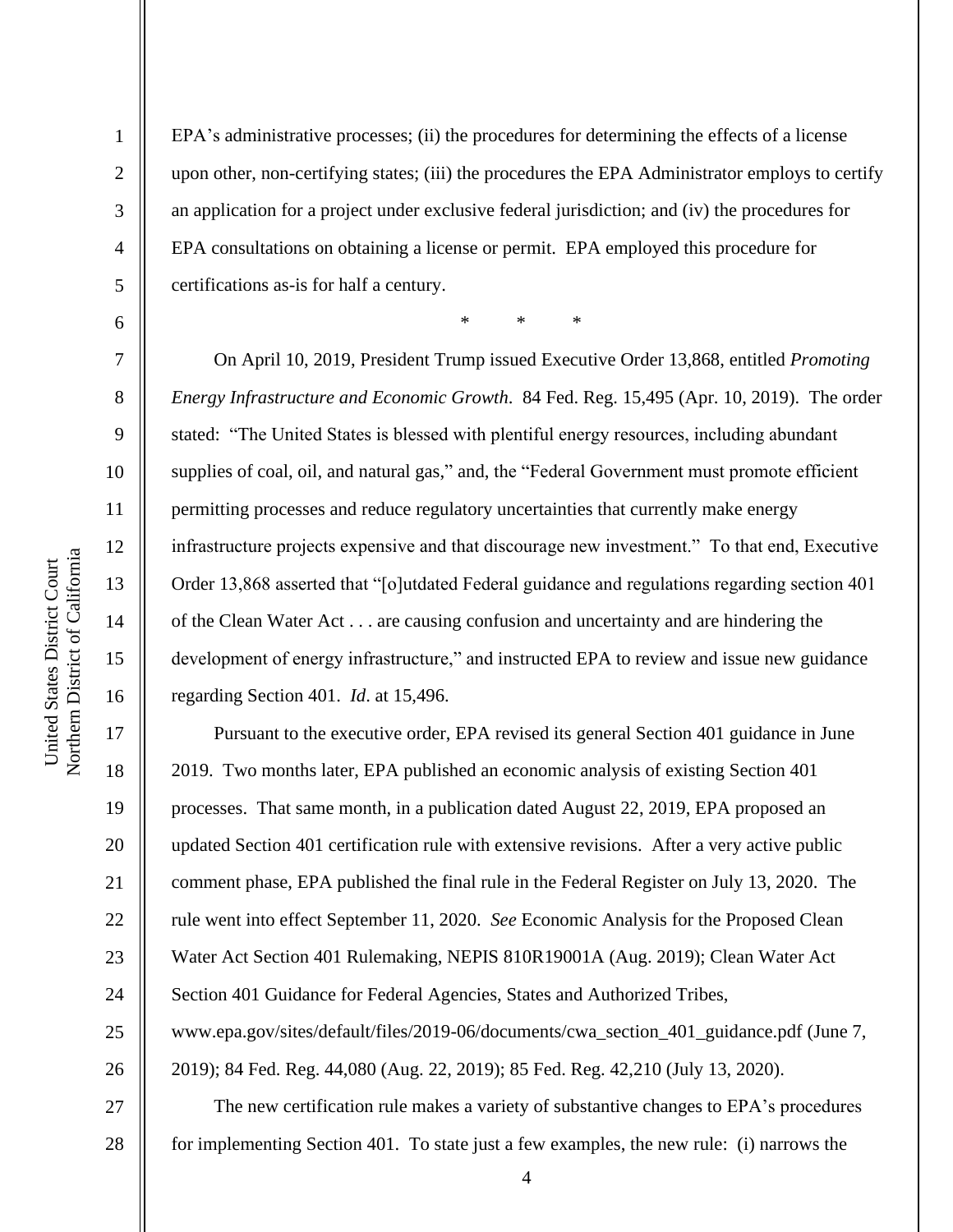2

3

4

5

6

7

8

9

10

11

12

13

14

15

16

17

18

19

20

21

scope of certification to ensuring that a discharge from a point source into a water of the United States from a federally licensed or permitted activity will comply with "water quality requirements" — another defined term narrowed to mean applicable provisions of Sections 301, 302, 303, 306, and 307 of the Clean Water Act; (ii) authorizes EPA to establish the reasonable amount of time for a certifying authority to certify a request; and (iii) authorizes EPA to determine whether a certifying authority's denial has complied with the rule's procedural requirements, and to deem certifications waived if not. *See* 40 C.F.R. pt. 121.

Plaintiff states, tribes, and non-profit conservation groups, many of which had strenuously objected to these and other changes to the certification rule, began suing, many the same day EPA published the final rule. Three cases eventually arrived before the undersigned by August 2020. The new certification rule became effective in September, and by October, eight states and three industry groups intervened as defendants. Then, in November, administrative momentum for the revised certification rule stalled after the election of President Biden, who declared his administration's policy:

> to listen to the science; to improve public health and protect our environment; to ensure access to clean air and water; to limit exposure to dangerous chemicals and pesticides; to hold polluters accountable, including those who disproportionately harm communities of color and low-income communities; to reduce greenhouse gas emissions; to bolster resilience to the impacts of climate change; to restore and expand our national treasures and monuments; and to prioritize both environmental justice and the creation of the well-paying union jobs necessary to deliver on these goals.

*Protecting Public Health and the Environment and Restoring Science to Tackle the Climate* 

- 22 *Crisis*, Exec. Order No. 13,990, 86 Fed. Reg. 7,037 (Jan. 20, 2021). The administration
- 23 specifically listed the certification rule as one agency action set to be reviewed, and EPA stated
- 24 its intent to promulgate a new certification rule in a notice published on June 6, 2021. The
- 25 earliest EPA will be able to promulgate a revised rule is Spring 2023 (Goodin Decl. ¶ 27). *See*
- 26 86 Fed. Reg. 29,541 (June 2, 2021); Fact Sheet: List of Agency Actions for Review,
- 27 www.whitehouse.gov/briefing-room/statements-releases/2021/01/20/fact-sheet-list-of-agency-
- 28 actions-for-review (Jan. 20, 2021).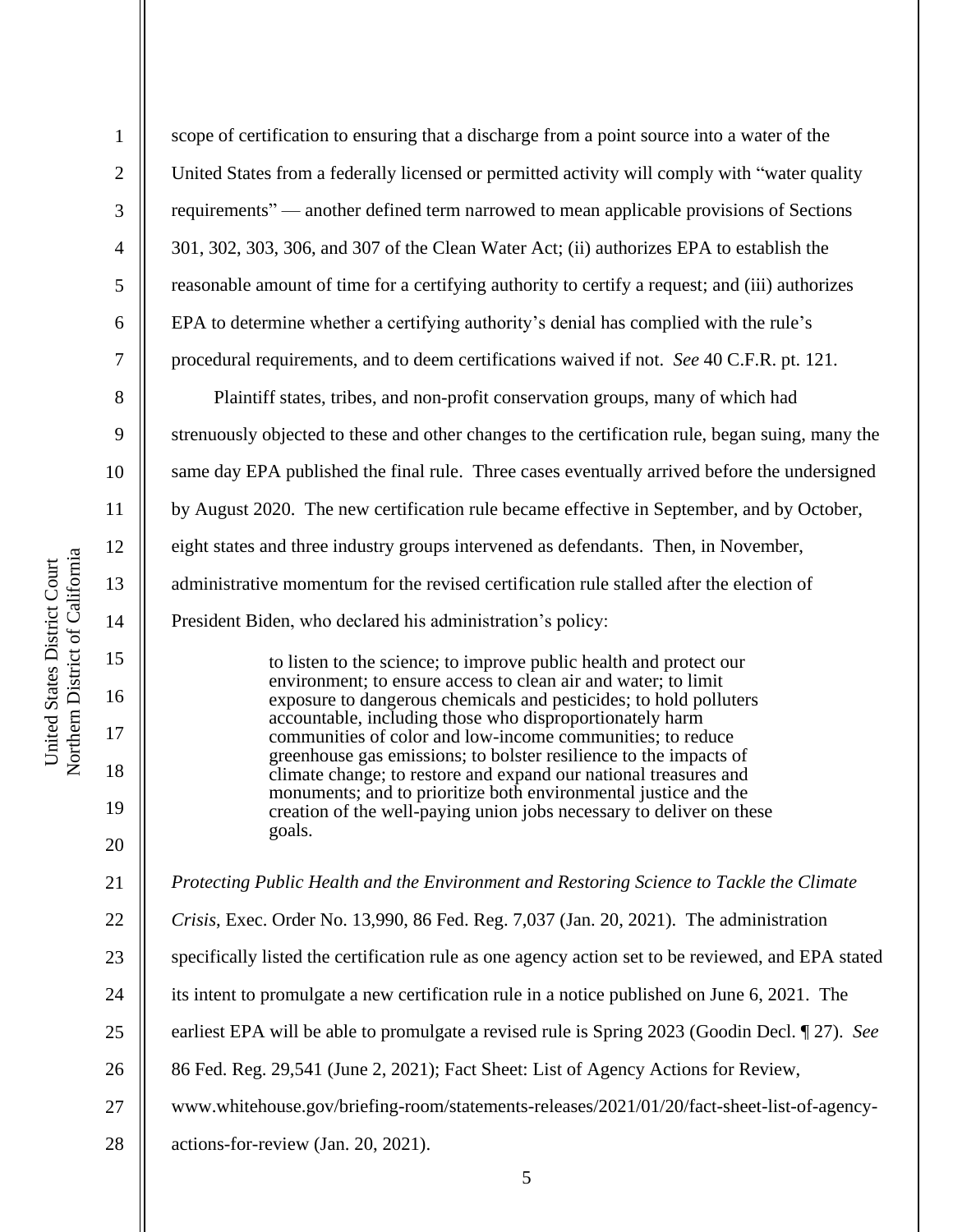EPA now moves to remand for further proceedings without vacatur. Due to plaintiffs' oppositions that requested remand *with* vacatur, intervenor defendants filed a motion to strike, which necessitated extra briefing on that matter. After oral argument held telephonically due to the COVID-19 pandemic, intervenor defendants were invited to file further briefing on the vacatur issue, which they did.

#### **ANALYSIS**

1

2

3

4

5

6

7

8

9

10

11

12

13

14

15

16

17

18

19

20

21

22

23

#### **1. THE APPLICABLE STANDARDS FOR REMAND AND VACATUR.**

Ambiguities in statutes within an agency's jurisdiction to administer are, per *Chevron*  and *Brand X*, delegations of authority to fill the statutory gap in a reasonable fashion. Under the Administrative Procedure Act (APA), a district court reviews a challenged federal agency action to determine whether it is arbitrary and capricious or otherwise not in accordance with law. Per the familiar taxonomy established by *SKF USA*, an agency typically takes one of five positions when its action is challenged in federal court: (i) it may defend the decision on previously articulated grounds; (ii) it may seek to defend the decision on grounds *not*  previously articulated by the agency; (iii) it may seek remand to reconsider its decision because of intervening events outside the agency's control; (iv) it may seek remand even absent any intervening events, *without confessing error*, to reconsider its previous position; and (v) it may seek remand because it believes the original decision was incorrect on the merits and it wishes to change the result. *SKF USA Inc. v. United States*, 254 F.3d 1022, 1027–28 (Fed. Cir. 2001); *Nat'l Cable & Telecomm. Ass'n. v. Brand X Internet Servs.*, 545 U.S. 967, 980, 982 (2005); *Chevron, USA, Inc. v. Nat. Res. Def. Council, Inc.*, 467 U.S. 837, 865–66 (1984); *Cal. Cmtys. Against Toxics v. EPA* (*CCAT*), 688 F.3d 989, 992 (9th Cir. 2012) (approving *SKF USA* taxonomy); 5 U.S.C. § 706(2).

24 25 26 27 28 An agency thus need not defend a challenged action in a district court and may instead voluntarily request the court to remand the action to the agency for further proceedings. Nor does an agency even need to admit error to justify voluntary remand. "Generally, courts only refuse voluntarily requested remand when the agency's request is frivolous or made in bad faith." *CCAT*, 688 F.3d at 992.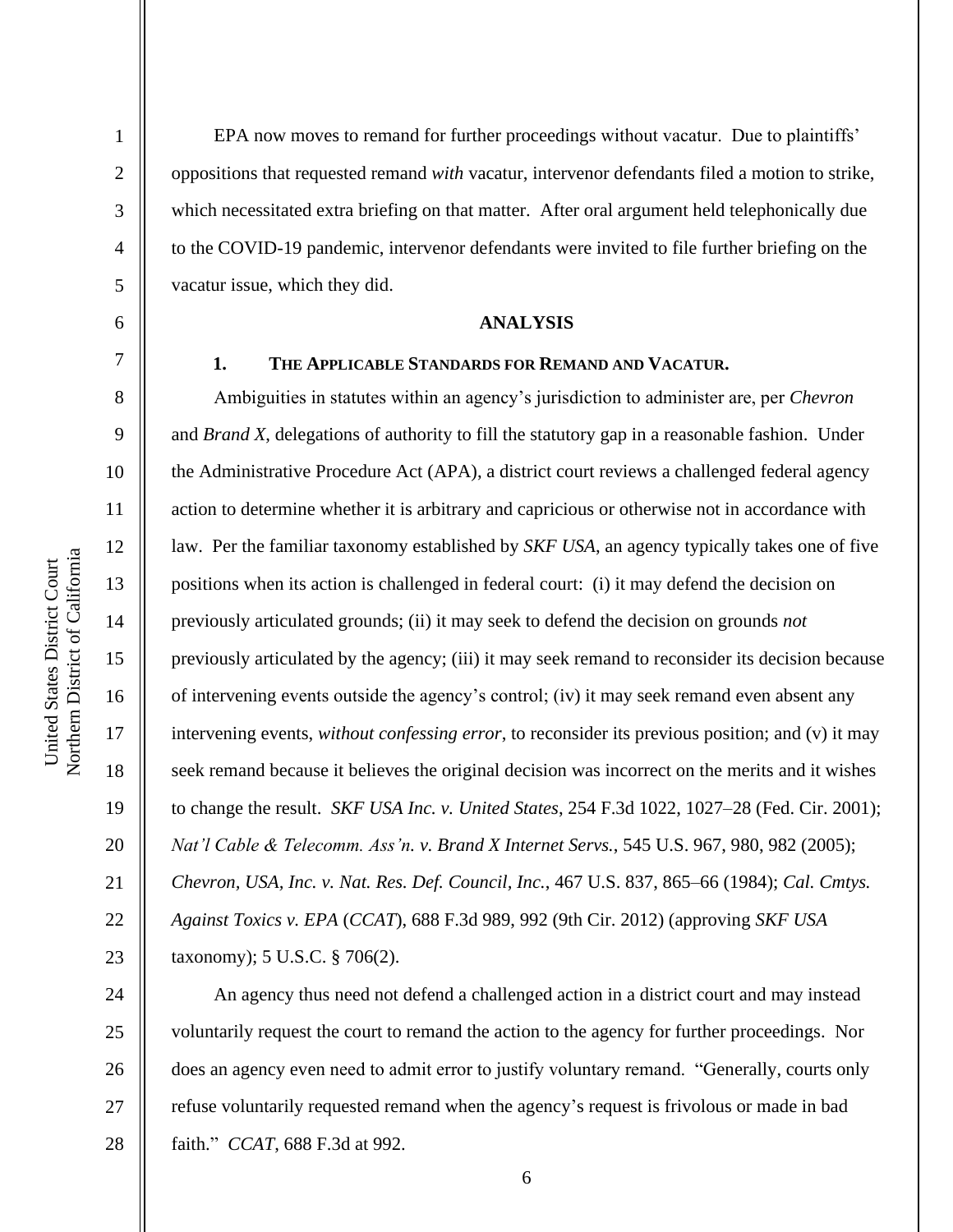2

3

4

5

6

7

8

9

10

11

12

13

14

15

16

17

18

19

20

21

22

23

24

25

26

27

28

The deferential standard for reviewing an agency's request for voluntary remand can raise difficult issues when vacatur comes into play. When a district court rules that an agency action is defective due to errors of fact, law, or policy, the APA explicitly instructs that the court "shall . . . hold unlawful and set aside" the agency action. "This approach enables a reviewing court to correct error but, critically, also avoids judicial encroachment on agency discretion." 33 Charles A. Wright & Arthur R. Miller, Federal Practice and Procedure § 8381 (3d ed. 2021); 5 U.S.C. § 706(2). Nevertheless, our court of appeals has held that, when equity demands, a flawed rule need not be vacated. *See CCAT*, 688 F.3d at 992. Oftentimes, an agency may voluntarily request remand prior to a court's adjudication of the merits of the disputed action. The caselaw here is unsettled. Leaving an agency action in place while the agency reconsiders may deny the petitioners the opportunity to vindicate their claims in federal court and would leave them subject to a rule they have asserted is invalid. On the other hand, vacatur "of an action may allow an agency to abandon a legislative rule without going through the (extensive) trouble of developing a new one." Wright & Miller, *supra*, at § 8383. Our court of appeals has issued the broad guidance — albeit in opinions where the agency action had been found erroneous — that remand without vacatur is appropriate only in limited circumstances. *CCAT*, 688 F.3d at 994; *Pollinator Stewardship Council v. EPA*, 806 F.3d 520, 532 (9th Cir. 2015).

Contrasting policy implications have led to a split in authority regarding whether a court may order vacatur without first reaching a determination on the merits of the agency's action. *Compare Ctr. for Native Ecosystems v. Salazar*, 795 F. Supp. 2d 1236, 1241–42 (D. Colo. 2011) (Judge John L. Kane), *with Carpenters Indus. Council v. Salazar*, 734 F. Supp. 2d 126, 135–36 (D.D.C. 2010) (Judge Emmet G. Sullivan). Our court of appeals has not had the opportunity to address this question directly, but its holding that even a flawed rule need not be vacated supports the corollary proposition that a flaw need not be conclusively established to vacate a rule. Other district courts in our circuit have consistently acknowledged they have the authority to vacate agency actions upon remand prior to a final determination of the action's legality. *See, e.g.*, *Pascua Yaqui Tribe v. EPA*, ––– F. Supp. 3d –––, 2021 WL 3855977, at \*4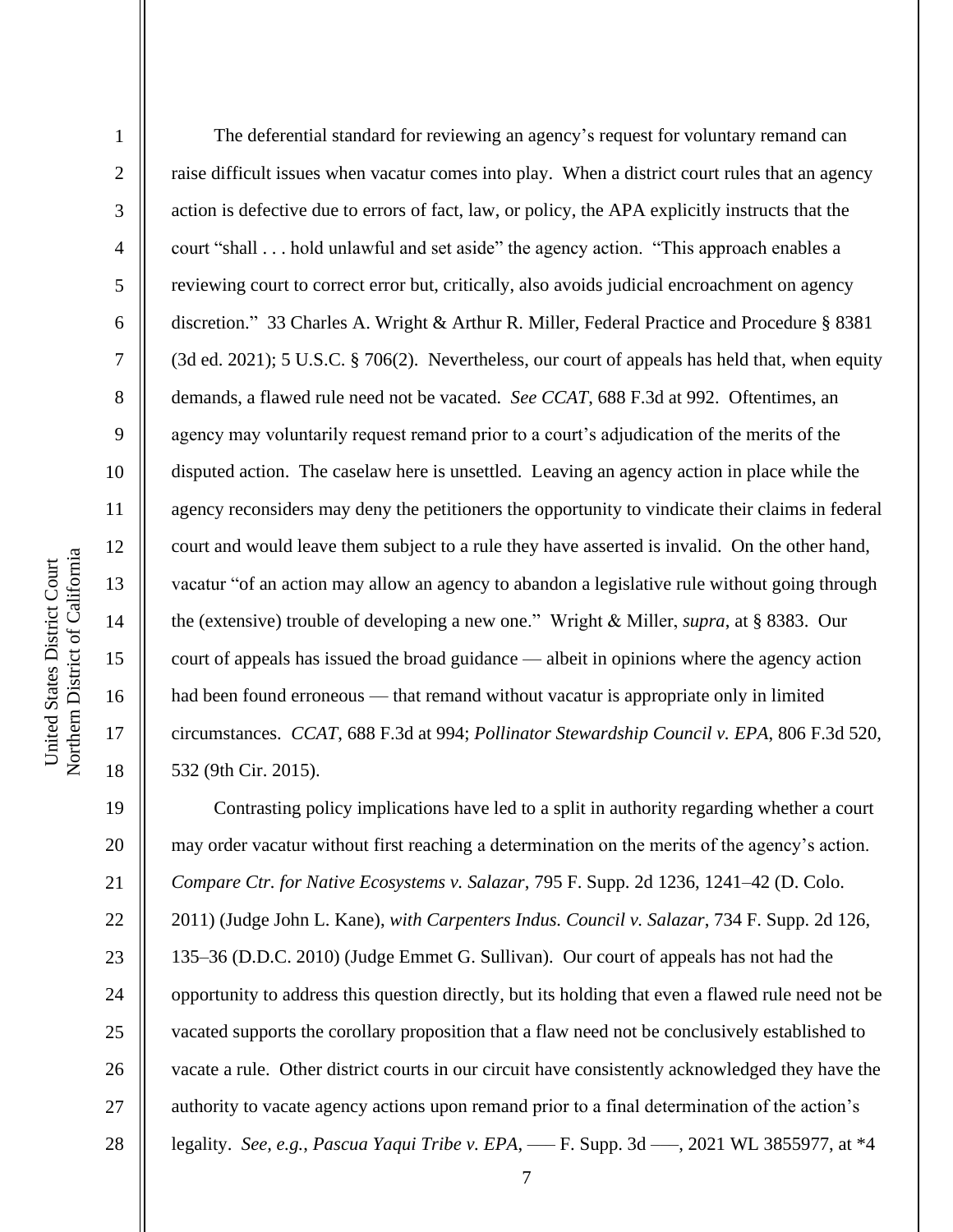2

3

4

5

6

7

8

9

10

11

12

13

14

15

16

17

18

19

20

21

22

23

24

25

26

(D. Ariz. Aug. 30, 2021) (Judge Rosemary Márquez); *All. for Wild Rockies v. Marten*, 2018 WL 2943251, at \*2–3 (D. Mont. June 12, 2018) (Judge Dana L. Christensen); *N. Coast Rivers All. v. Dep't of the Interior*, 2016 WL 8673038, at \*6 (E.D. Cal. Dec. 16, 2016) (Judge Lawrence J. O'Neill).

This order agrees with the foregoing opinions from district judges within our circuit that, when an agency requests voluntary remand, a district court may vacate an agency's action without first making a determination on the merits. Vacatur is a form of discretionary, equitable relief akin to an injunction. This order finds persuasive the reasoning in *Center for Native Ecosystems*, which explains that "because vacatur is an equitable remedy, and because the APA does not expressly preclude the exercise of equitable jurisdiction, the APA does not preclude the granting of vacatur without a decision on the merits." 795 F. Supp. 2d at 1241– 42; *see also Amoco Prod. Co. v. Vill. of Gambell*, 480 U.S. 531, 542–43 (1987); *Coal. to Protect Puget Sound Habitat v. United States Army Corps of Engineers*, 843 Fed. App'x 77, 80 (9th Cir. 2021).

Our court of appeals has applied the familiar *Allied-Signal* test when considering vacatur of agency actions found to be erroneous, and this order finds the same factors applicable when considering voluntary remand prior to a conclusive decision on the merits. *Allied-Signal, Inc. v. U.S. Nuclear Reg. Comm'n*, 988 F.2d 146, 150–151 (D.C. Cir. 1993). Under *Allied-Signal*, the "decision whether to vacate depends on [1] the seriousness of the order's deficiencies (and thus the extent of doubt whether the agency chose correctly) and [2] the disruptive consequences of an interim change that may itself be changed." *Ibid.*; *see also CCAT*, 688 F.3d at 992 (adopting *Allied-Signal*). *Allied-Signal* can properly guide a vacatur analysis prior to a merits determination similar to the review of a motion for a preliminary injunction. In fact, the test in *Allied-Signal* explicitly arose from a preliminary injunction analysis. *See Int'l Union, United Mine Workers of Am. v. Fed. Mine Safety & Health Admin.*, 920 F.2d 960, 967 (D.C. Cir. 1990).

27 28 The first prong of *Allied-Signal* — sometimes abridged in decisions where the court had made a merits determination — considers an agency action's deficiencies in order to evaluate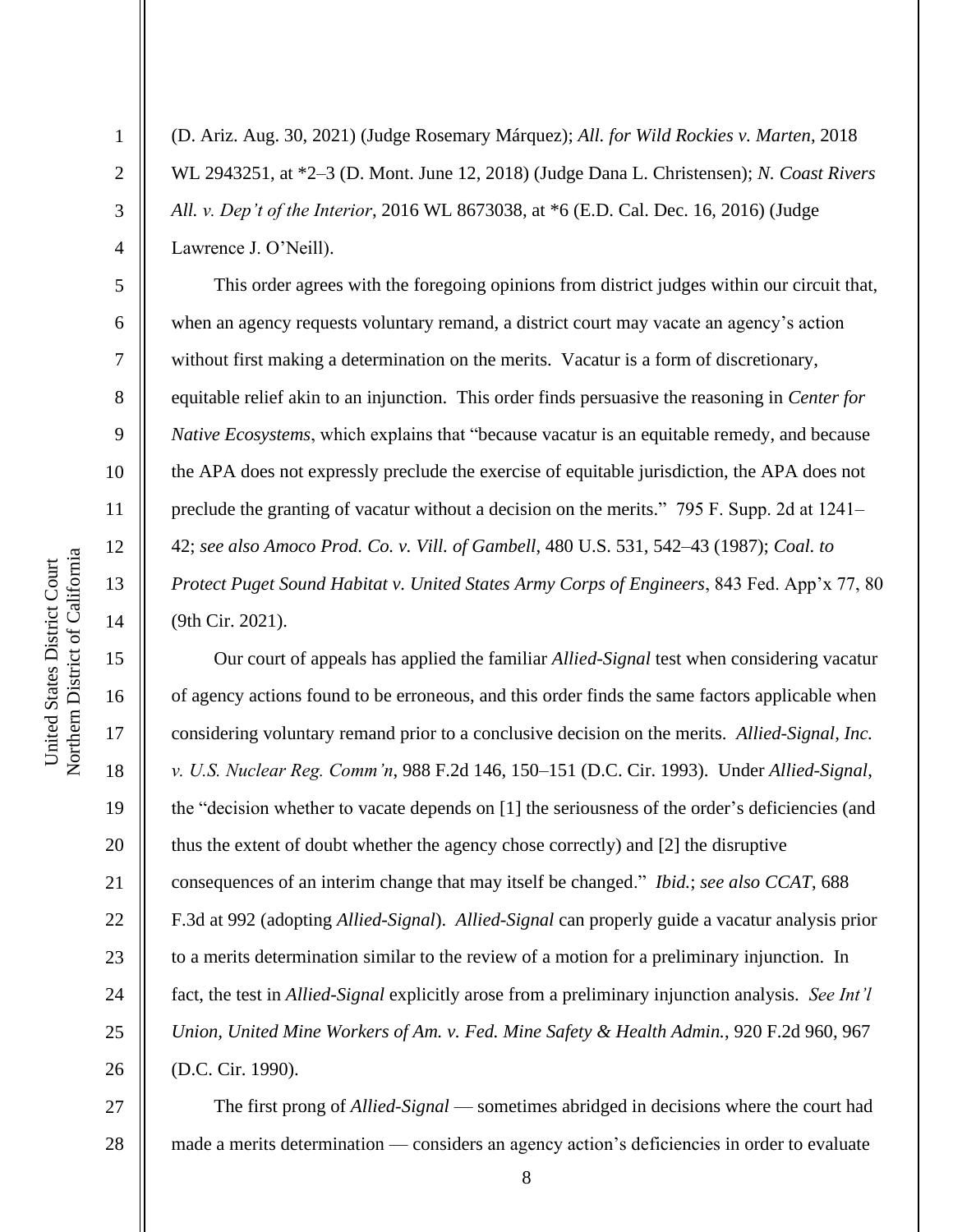2

3

4

5

6

7

8

9

10

11

12

13

14

15

16

17

18

19

20

21

22

23

24

25

26

27

28

the "extent of doubt whether the agency chose correctly." Conclusive findings of agency error are thus sufficient but not necessary for this factor to support vacatur. The first prong may be measured in different ways, including: the extent the agency action contravenes the purposes of the statute in question; whether the same rule could be adopted on remand; and whether the action was the result of reasoned decisionmaking. *Pollinator*, 806 F.3d at 532; *Or. Nat. Desert Ass'n v. Zinke*, 250 F. Supp. 3d 773, 774 (D. Or. 2017) (Judge Michael Mosman) (citing *Weinberger v. Romero-Barcelo*, 456 U.S. 305, 314–15 (1982)); *Am. Petroleum Inst. v. Johnson*, 541 F. Supp. 2d 165, 185 (D.D.C. 2008). Because a district court's review of an agency's action begins and ends with the reasoning the agency relied on in making that decision, the final rule and its preamble provide valuable material with which to evaluate whether the agency employed reasoned decisionmaking. *See CCAT*, 688 F.3d at 993. As for the second prong of *Allied-Signal*, our court of appeals has engaged in a broad analysis of the potential consequences of vacatur. *See id.* at 994; *Pollinator*, 806 F.3d at 532–33.

## **2. EPA AND INTERVENOR DEFENDANTS' OBJECTIONS TO VACATUR AND** *ALLIED-SIGNAL.*

Both EPA and intervenor defendants assert that this order cannot and should not consider whether to vacate the certification rule. Their host of arguments fails to persuade.

*First*, intervenor defendants contend in a separate motion to strike that plaintiffs' arguments for vacatur in their opposition briefing contravenes Federal Rule of Civil Procedure 7(b), Civil Local Rule 7-1(a), and the undersigned's standing order (Dkt. No. 148 at 2). An August 2021 order ensured that the parties fully briefed this issue concurrently with EPA's motion for voluntary remand (Dkt. No. 151). Upon review, this order finds that plaintiffs properly addressed the issue of vacatur. EPA has moved for remand *without vacatur*. Yet as our court of appeals has explicitly stated, "We order remand without vacatur only in 'limited circumstances.'" *Pollinator*, 806 F.3d at 532 (quoting *CCAT*, 688 F.3d at 994). EPA, in fact, quoted *CCAT* in its opening brief, but neglected to address why the instant action is the exception meriting remand without vacatur or why the default standard of vacatur stated in *CCAT* should not apply here. EPA cannot avoid the default standard by strategically tailoring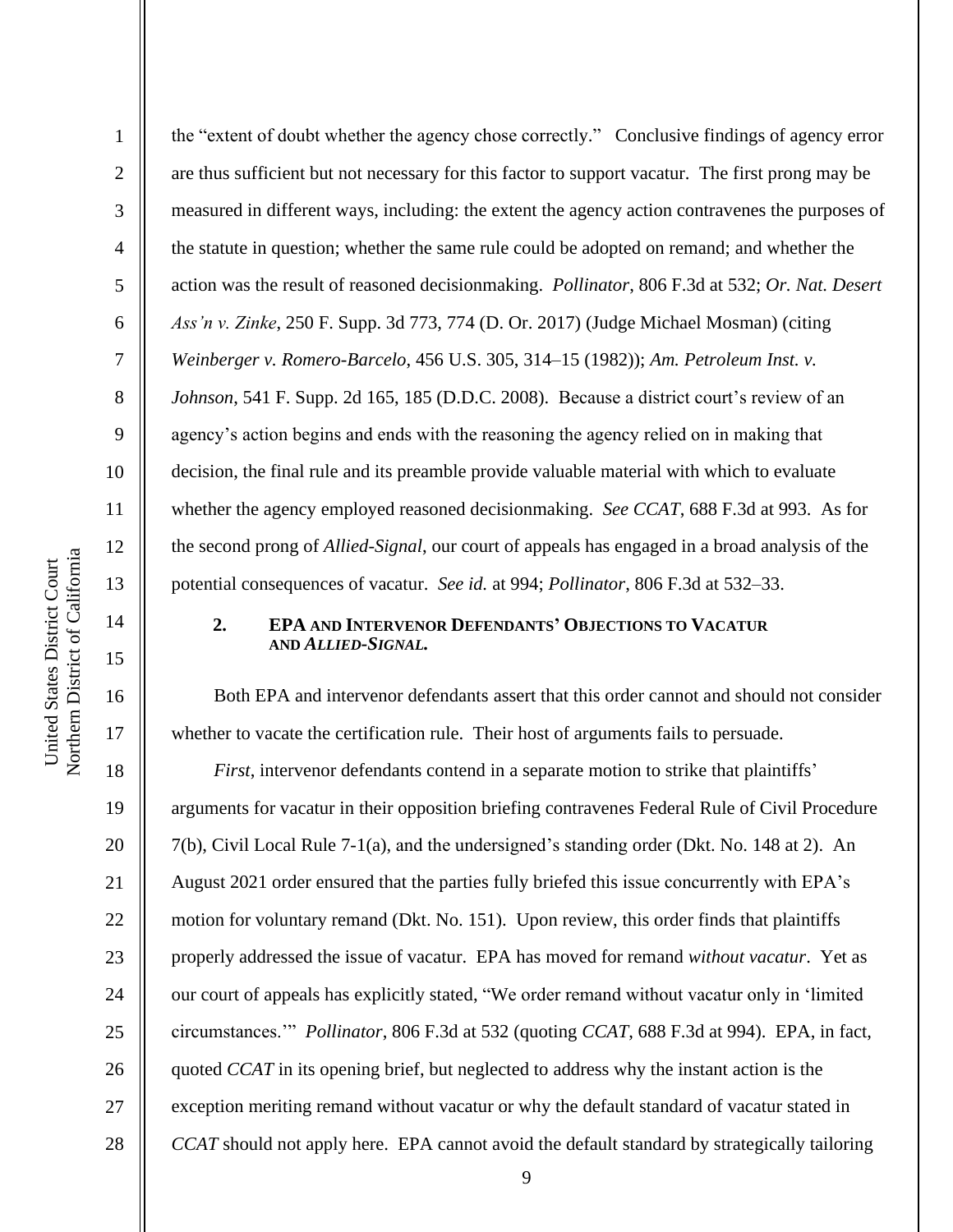2

3

4

5

6

7

8

9

10

11

12

13

14

15

16

17

18

19

20

21

22

23

24

25

26

27

28

its briefing and requested relief, and intervenor defendants made a strategic choice not to initially file any briefing on the subject. Intervenor defendants, regardless, were granted the opportunity to file supplemental briefing on the vacatur issue and *Allied-Signal* (Intervenors Br., Dkt. No. 172). So, they have had the last word. Plaintiffs will not be faulted for addressing the issues that this order must address to render a decision. *See also N. Coast Rivers All.*, 2016 WL 8673038, at \*7.

*Second*, EPA and intervenor defendants argue that *Allied-Signal* is not the proper standard here because there has been no ruling on the merits of the certification rule (Reply Br. 6; Intervenors Br. 8–9). As explained, *Allied-Signal* does not require a merits decision (and, in fact, is based on the standard for a preliminary injunction). Neither EPA nor intervenor defendants, it should be noted, attempt to suggest a substitute for *Allied-Signal* for our purposes. Intervenor defendants attempt to distinguish *Pascua Yaqui Tribe* — a recent decision from our sister court that vacated upon remand another EPA rule related to the Clean Water Act — on the ground that the district court had before it the parties' fully-briefed summary judgment motions (Intervenors Br. 9). But, the court's opinion did not rule on the parties' summary judgment motions, which were dismissed without prejudice in the docket entry for the remand order. *Pascua Yaqui Tribe*, No. C 20-00266, Dkt. No. 99, Aug. 30, 2021. *Pascua Yaqui Tribe*, in fact, stated that it was not reaching the merits of the agency action: "[I]n the Ninth Circuit, remand with vacatur may be appropriate even in the absence of a merits adjudication. Accordingly, the Court will apply the ordinary test for whether remand should include vacatur." 2021 WL 3855977, at \*4.

*Third*, intervenor defendants state that plaintiffs "fail to provide any severability analysis, *which would be mandatory* if [p]laintiffs want this Court to vacate the entire Rule" (Intervenors Br. 11, emphasis added). The decision intervenor defendants cite to support this statement, *Carlson v. Postal Reg. Comm'n*, 938 F.3d 337, 351–52 (D.C. Cir. 2019), does not necessarily mandate a severability analysis, and this order is not aware of any mandatory authority that requires a severability analysis. Regardless, severance is not required here because, as explained below, this order finds serious deficiencies in an aspect of the certification rule that,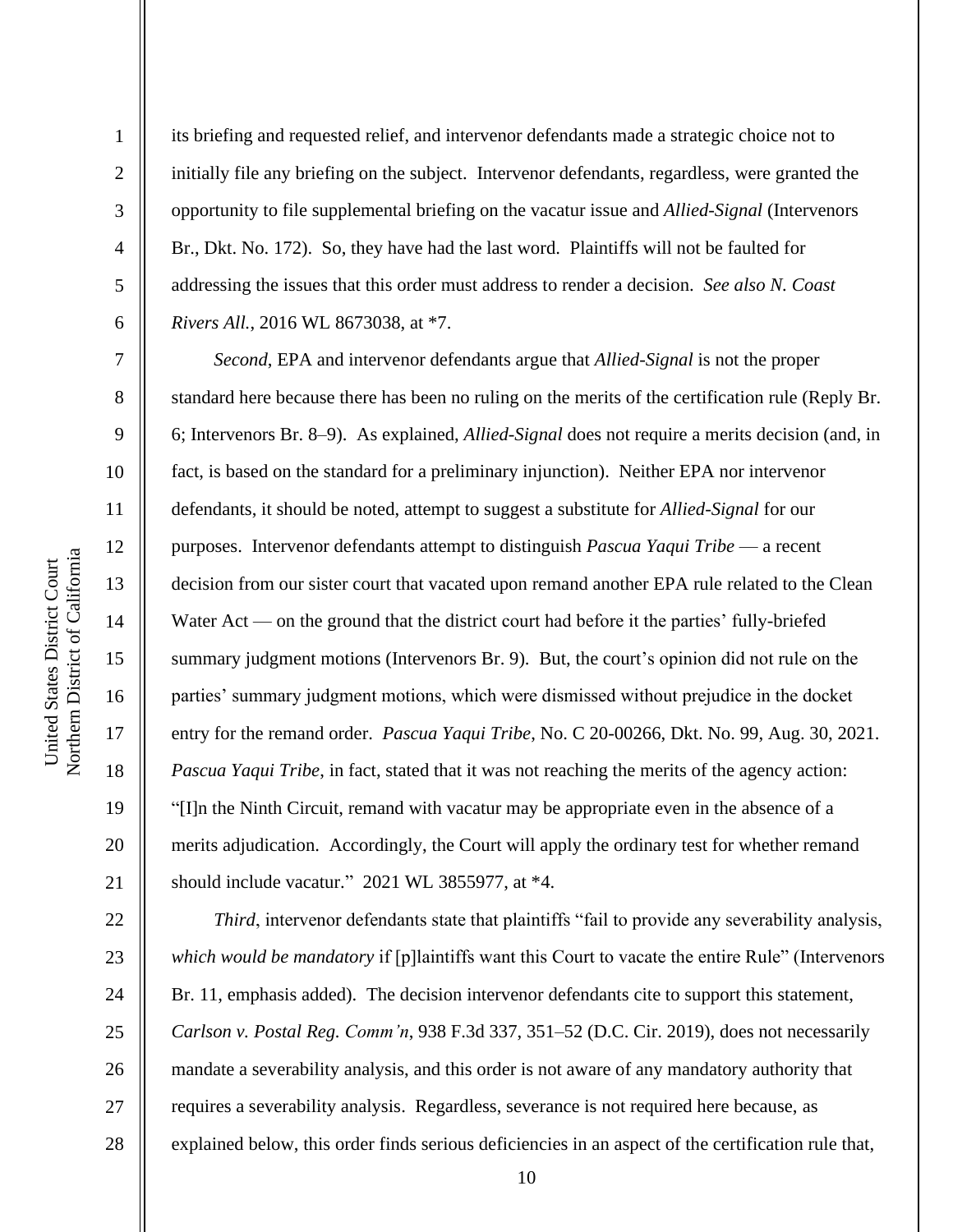2

3

4

5

6

7

8

9

10

11

12

13

14

15

16

17

18

19

20

21

22

23

24

25

26

27

28

in EPA's words, "is the foundation of the final rule and [] informs all other provisions of the final rule." 85 Fed. Reg. at 42,256.

*Fourth*, in a footnote in its reply brief, EPA requests additional briefing regarding the scope of vacatur, citing *California v. Texas*, 141 S. Ct. 2104, 2115 (2021) (*see* Reply Br. 2 n. 2). EPA does not elaborate how a decision regarding standing to challenge the minimum essential coverage requirement of the Affordable Care Act has any bearing on our case here. Citing general statements of law does not warrant additional briefing, nor did EPA raise this request at our hearing after the intervenor defendants were permitted to provide supplemental briefing on the *Allied-Signal* analysis. This order has considered the proper scope of vacatur.

In sum, should remand be justified, this order will duly apply *Allied-Signal* as described to determine whether vacatur is the appropriate remedy in this dispute.

# **3. WHETHER REMAND OF THE CERTIFICATION RULE TO EPA IS WARRANTED.**

This order now considers whether to remand the certification rule back to EPA for further proceedings. EPA says remand is appropriate because the request: (i) is made in good faith and reflects substantial and legitimate concerns with the rule; (ii) supports judicial economy; and (iii) would not cause undue prejudice to the parties (Br. 6–7).

Remand in this circuit, as EPA reminds us, is generally only refused when the agency's request is frivolous or made in bad faith. *See CCAT*, 688 F.3d at 992. The American Rivers plaintiffs argue EPA's request is frivolous because "the *process* EPA has laid out to address [its] concerns does not demonstrate a genuine commitment to a changed rule that will address all of those concerns" (American Rivers Opp. 16). This order notes some support for American Rivers' argument to deny EPA's remand request as frivolous due to the fact that the agency wholly omitted addressing vacatur until forced to by plaintiffs' opposition briefing, but will not deny remand on that basis alone. This order accordingly proceeds to consider the *SKF USA* taxonomy of positions an agency may take on a challenge to its action.

EPA asserts that its remand request here falls into the fourth category of actions under *SKF USA* — remand to reconsider a decision without confessing error (Br. 8). In this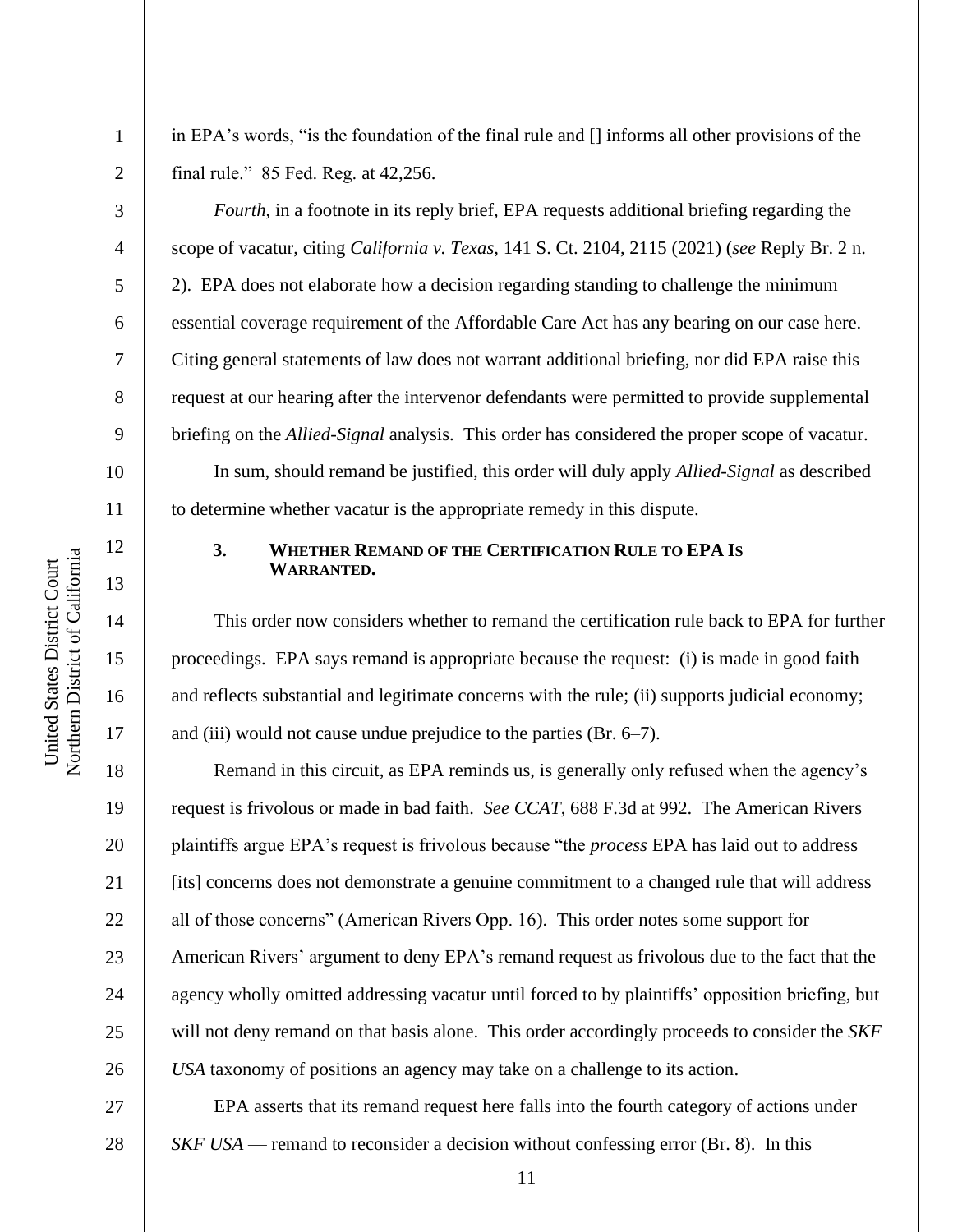2

3

4

5

6

7

8

9

10

11

12

13

14

15

16

17

18

19

20

21

22

23

24

25

26

27

situation, an agency "might argue, for example, that it wished to consider further the governing statute, or the procedures that were followed. It might simply state that it had doubts about the correctness of its decision." For an action with this type of posture, *SKF USA* advised that a district court has discretion not to remand, but "if the agency's concern is substantial and legitimate, a remand is usually appropriate." *SKF USA*, 254 F.3d at 1029.

EPA, as explained below, has certainly expressed substantial concerns with the current formulation of the certification rule (Br. 2–5). Plaintiffs have not presented evidence or argument sufficient to justify departing from the default rule permitting remand. The certification rule will be remanded to EPA for further proceedings.

#### **4. WHETHER VACATUR OF THE CERTIFICATION RULE UPON REMAND IS WARRANTED.**

This order now considers whether the *Allied-Signal* test supports vacatur upon remand of the certification rule. Each factor is considered in turn.

# *A. THE CERTIFICATION RULE'S DEFICIENCIES.*

The first *Allied-Signal* factor considers the seriousness of the rule's deficiencies, thus evaluating the extent of doubt whether the agency correctly promulgated the rule. *See Allied-Signal*, 988 F.2d at 150–51. At the hearing, plaintiff states asserted that the most glaring deficiency in the current certification rule is a newly-inserted subsection defining the scope of certification, which they say impinges upon the Clean Water Act's principles of cooperative federalism. *See* 40 C.F.R. § 121.3. We start our *Allied-Signal* analysis with these revisions. In *PUD No. 1 of Jefferson County v. Washington Department of Ecology*, the Supreme Court affirmed that Section 401(d) confers on states the power to "consider all state actions related to water quality in imposing conditions on [S]ection 401 certificates." 511 U.S. 700, 710 (1994). The majority recognized that Section 401(a) contemplates state certification that a "discharge" will comply with certain provisions of the Clean Water Act while subsection (d) "expands the State's authority to impose conditions on the certification of a project" because it "refers to the compliance of the applicant, not the discharge." *Id.* at 711. *PUD No. 1* concluded that Section 401(d) "is most reasonably read as authorizing additional conditions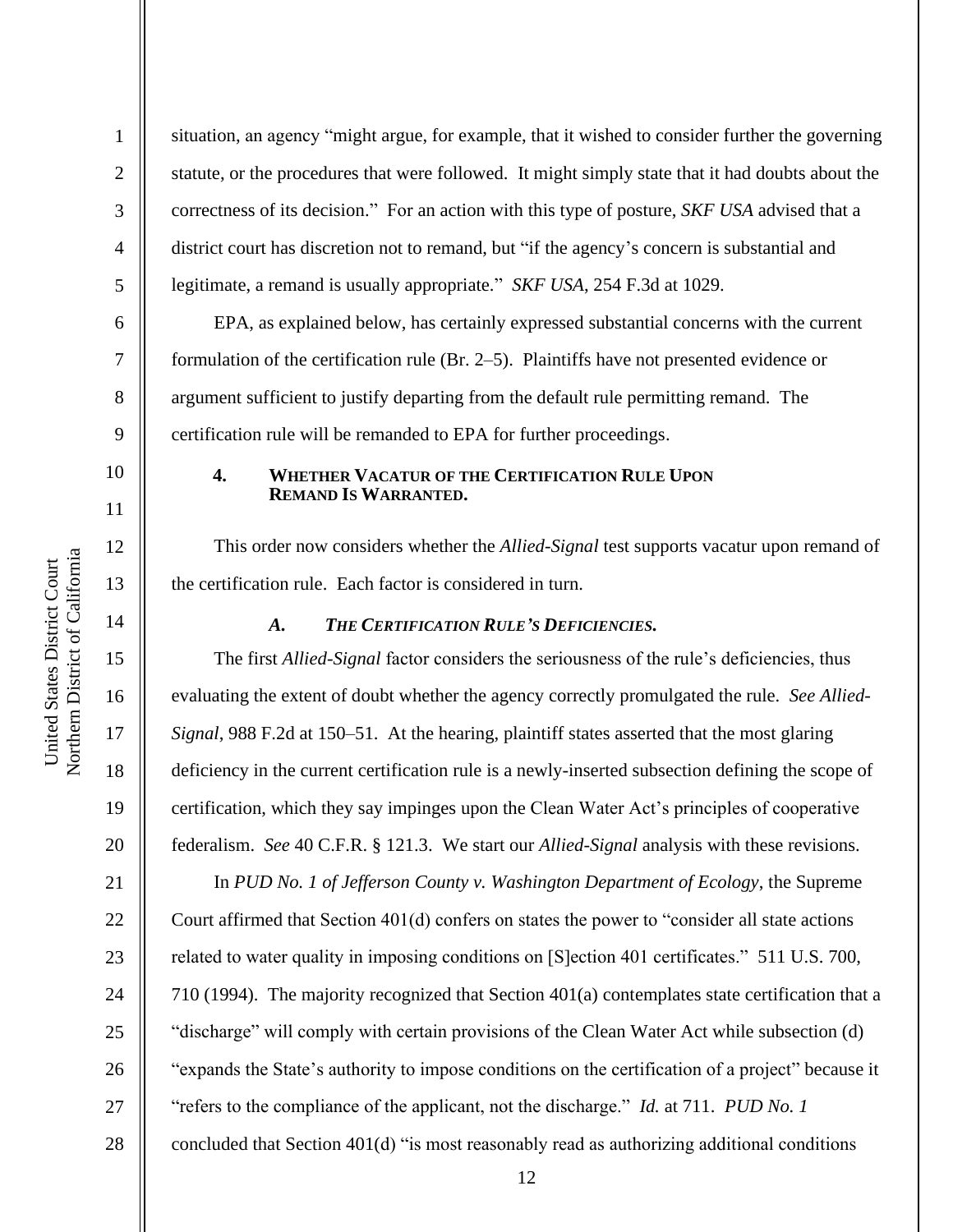Northern District of California United States District Court United States District Court

and limitations on the activity as a whole once the threshold condition, the existence of a discharge, is satisfied." *Id.* at 712.

The revised scope of certification that EPA promulgated takes an *antithetical* position to *PUD No. 1* without reasonably explaining the change. The rule's scope of certification is "limited to assuring that a discharge from a Federally licensed or permitted activity will comply with water quality requirements," which the rule limits to Sections 301, 302, 303, 306, and 307 of the Clean Water Act. 40 C.F.R. § 121.3. EPA may, of course, take up different interpretations of Section 401, but a revised rule with unexplained inconsistencies suggests it is an unreasonable interpretation that is not entitled to deference under *Chevron*. *See Encino Motorcars, LLC v. Navarro*, 136 S. Ct. 2117, 2126 (2016); *Gomez-Sanchez v. Sessions*, 892 F.3d 985, 995 (9th Cir. 2018). EPA does not adequately explain in the preamble how it could so radically depart from what the Supreme Court dubbed the most reasonable interpretation of the statute. *PUD No. 1*, 511 U.S. at 712. The certification rule's preamble tries to address the sharp departure from *PUD No. 1* but falls back to claiming that the case was wrongly decided, and eventually sides with Justice Thomas' dissenting opinion. *See* 85 Fed. Reg. at 42,231. EPA now undermines that argument itself by declaring its intent to "*restore the balance* of state, Tribal, and federal authorities consistent with the cooperative federalism principles central to CWA section 401" (Goodin Decl. ¶ 11, emphasis added). The agency's recognition of its inconsistent interpretation of the scope of the certification compels the conclusion that the current rule is unreasonable. Accordingly, this order harbors significant doubts that EPA correctly promulgated the certification rule due to the apparent arbitrary and capricious changes to the rule's scope. *See City of Arlington v. FCC*, 569 U.S. 290, 307 (2013); *PUD No. 1*, 511 U.S. at 723 (Stevens, J., concurring) ("Not a single sentence, phrase, or word in the Clean Water Act purports to place any constraint on a State's power to regulate the quality of its own waters more stringently than federal law might require.").

26 27 28 Moreover, EPA's acknowledgment it intends to "restore" the principles of cooperative federalism indicates that the current scope of the certification rule is inconsistent with and contravenes the design and structure of the Clean Water Act, and thus does not warrant

19

20

21

22

23

24

25

1

2

3

4

5

6

7

8

9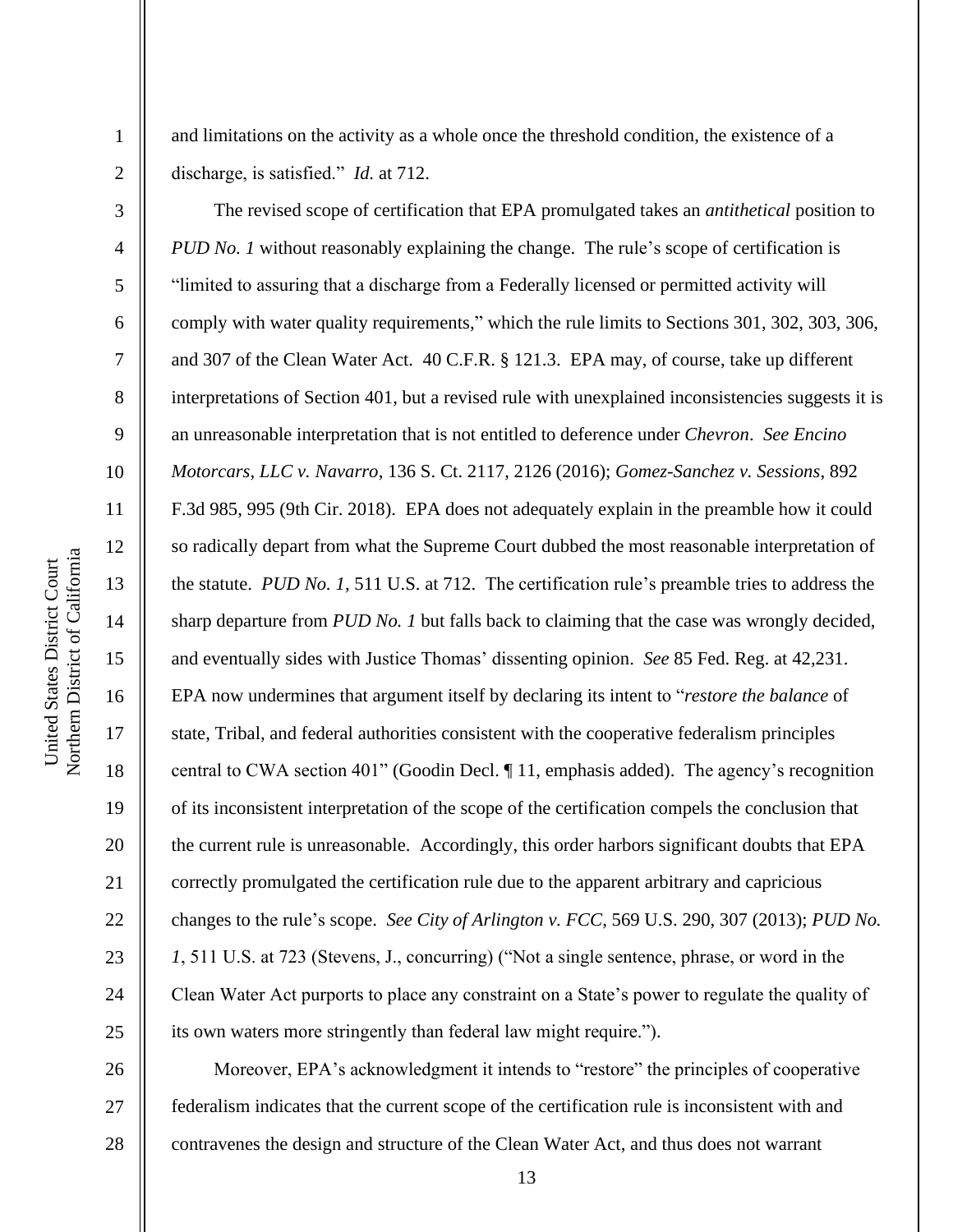2

3

4

5

6

7

8

9

10

11

12

13

14

15

16

17

18

19

20

21

22

deference. As noted in the Clean Water Act's congressional declaration of goals and policy: "It is the policy of the Congress to recognize, preserve, and protect the primary responsibilities and rights of States to prevent, reduce, and eliminate pollution, [and] to plan the development and use . . . of land and water resources." 33 U.S.C. § 1251(b); *Util. Air Reg. Grp. v. EPA*, 573 U.S. 302, 321 (2014). The rule's inconsistency with the purpose of the statute it interprets also supports vacatur. Next, while EPA does not admit fault, it does signal it will not or could not adopt the same rule upon remand. The scope of certification is not the only problematic aspect of the rule. EPA's opening brief lists eleven aspects of the certification rule about which it has "substantial concerns." That list takes up two-and-a-half pages of its twelve-page brief, and includes: • "the certification action process steps, including whether there is any utility in requiring specific components and information for certifications with conditions and denials; whether it is appropriate for federal agencies to review certifying authority actions for consistency with procedural requirements or any other purpose" • "enforcement of CWA Section 401, including the roles of federal agencies and certifying authorities in enforcing certification conditions" • "modifications and 'reopeners,' including whether the statutory language in CWA Section 401 supports modification of certifications or 'reopeners,"

- "application of the Certification Rule, including impacts of the Rule on processing certification requests, impacts of the Rule on certification decisions, and whether any major projects are anticipated in the next few years that could benefit from or be encumbered by the Certification Rule's procedural requirements"
- (Br. 3–5). These are not narrow issues. They address nearly every substantive change
- 23 introduced in the current rule. Even without admitting error, the scope of potential revisions
- 24 EPA is considering supports vacatur of the current rule because the agency has demonstrated
- 25 that it will not or could not adopt the same rule upon remand.
- 26 In sum, in light of the lack of reasoned decisionmaking and apparent errors in the rule's
- 27 scope of certification, the indications that the rule contravenes the structure and purpose of the
- 28 Clean Water Act, and that EPA itself has signaled it could not or will not adopt the same rule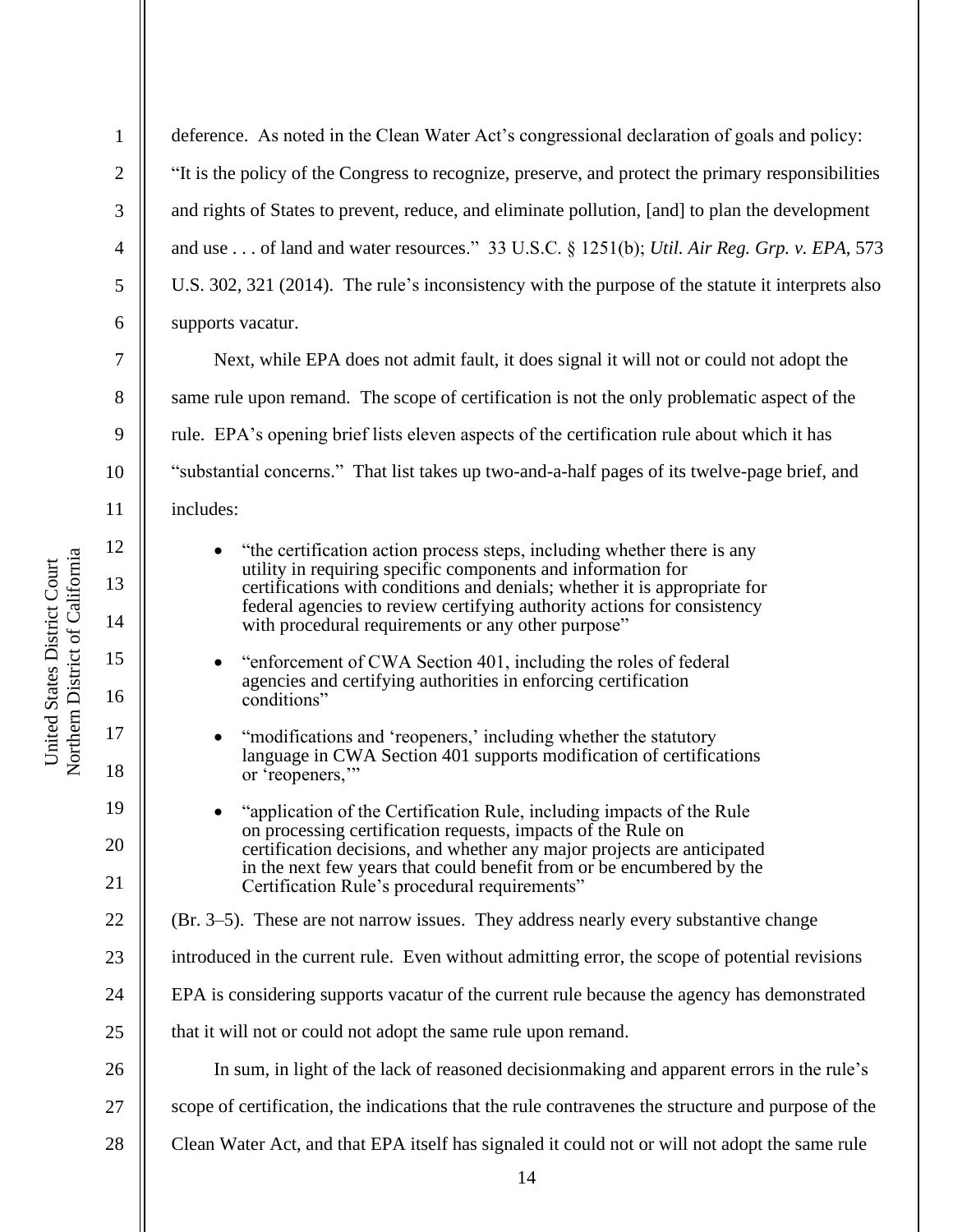upon remand, significant doubt exists that EPA correctly promulgated the rule. The first *Allied-Signal* factor supports vacatur of the certification rule.

1

2

3

4

5

6

7

8

9

10

11

12

13

14

15

16

17

18

19

20

21

22

23

24

25

26

27

28

# *B. THE DISRUPTIVE CONSEQUENCES OF VACATUR.*

The second *Allied-Signal* factor considers the disruptive consequences of vacatur. Intervenor defendants argue that "[r]einstating the prior rule would result in substantial disruption from general whipsawing of both regulators and regulated entities" and raise several hypothetical procedural issues (Intervenors Br. 16, 18). The rule has only been in effect for thirteen months. This is insufficient time for institutional reliance to build up around the current rule, which has been under attack since before day one. This order finds vacatur will not intrude on any justifiable reliance.

Moreover, the whipsawing intervenor defendants would ascribe to vacatur clearly arose from EPA's promulgation of a revised certification rule that dramatically broke with fifty years of precedent, and subsequent complete course reversal by the agency less than nine months later. EPA asserted in a June 2021 notice that it will not reinstate wholesale the previous certification rule from 1971 (Goodin Decl. ¶ 13). However, EPA's statements here that it will "restore" the principles of cooperative federalism and that it plans to address nearly every substantive change the current certification rule introduced suggest vacatur will prove less disruptive than leaving the current rule in place until Spring 2023.

Our court of appeals has measured the disruptive consequences of vacating an EPA rule by measuring the extent to which a faulty rule could result in possible environmental harm. To that end, our court of appeals has chosen not to vacate an EPA rule when setting aside listing of a snail species as endangered would have risked potential extinction of that species, and when vacating could have, in part, led to air pollution that would undermine the goals of the Clean Air Act. On the other hand, our court of appeals did vacate an EPA action that could have affected sensitive bee populations. *See Pollinator*, 806 F.3d at 532–33 (bees); *CCAT*, 688 F.3d at 994 (air); *Idaho Farm Bureau Fed'n v. Babbitt*, 58 F.3d 1392, 1405–06 (9th Cir. 1995) (snails).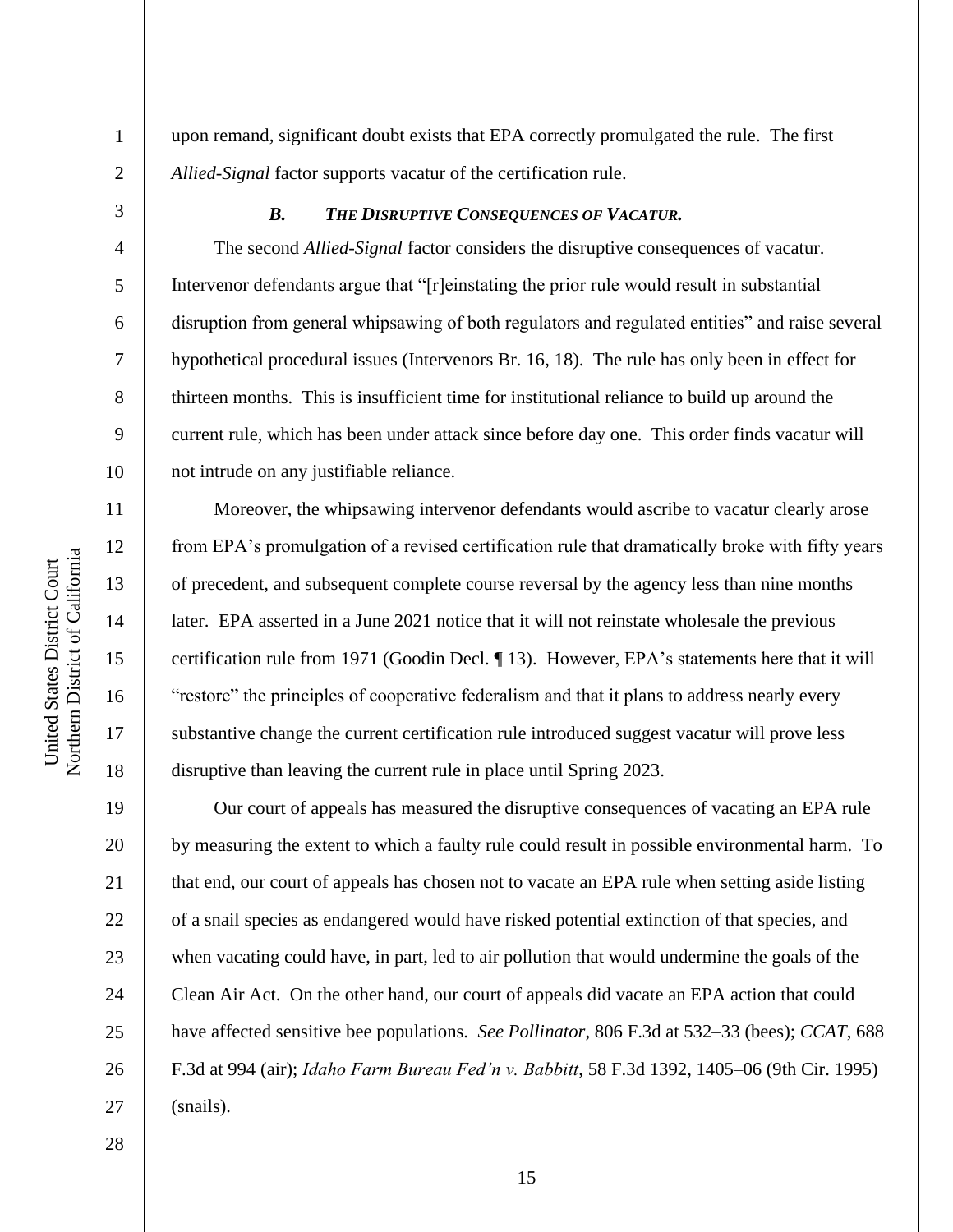Northern District of California Northern District of California United States District Court United States District Court

1

2

3

4

5

6

7

8

9

10

11

12

13

14

15

16

17

18

19

20

21

22

23

24

25

26

27

28

 Plaintiffs have established that significant environmental harms will likely transpire should remand occur without vacatur. This order finds particularly persuasive the State of Washington's example concerning three hydropower dams on the Skagit River. These dams will each require Section 401 certifications prior to EPA's promulgation of a replacement for the current certification rule. As noted in the State of Washington's brief, "because FERC licenses for dams will last between 30–50 years, the lack of adequate water quality conditions attached to these licenses will have adverse impacts for a *generation*" (States Opp. 7). As Loree' Randall, Washington's Section 401 Policy Lead, explains, the new certification rule curtails restrictions certifying authorities can impose on dams to limit increases in water temperature. The threatened Chinook salmon that reside in the Skagit River are vulnerable to these changes in water temperature, which puts at risk a primary food source for the endangered Southern Resident Orca population in Puget Sound, of which there are currently only seventy-three, the lowest number in over four decades (Randall Decl. ¶¶ 7, 10–11).

Intervenor defendants argue that overreach by certifying authorities under the old rule led to negative economic effects, pointing to several energy projects that failed or had additional restrictions placed upon them (Intervenors Br. 4). This order duly considers the economic effects of vacatur — and temporary reinstatement of the previous rule — but notes that our court of appeals has focused more on environmental consequences when considering whether to vacate EPA rules, and the Clean Water Act has the express goal "to restore and maintain the chemical, physical, and biological integrity of the Nation's waters." 33 U.S.C. § 1251(a). Progress towards this goal carries inherent economic effects. This order finds the disruptive environmental effects should remand occur without vacatur described by plaintiffs outweighs the disruptive economic consequences of vacatur described by intervenor defendants. The economic harms intervenor defendants proffer also do not outweigh the significant doubts that EPA correctly promulgated the current certification rule. *See Pollinator*, 806 F.3d at 532; *CCAT*, 688 F.3d at 994; *Zinke*, 250 F. Supp. 3d at 775; *Klamath-Siskiyou Wildlands Ctr. v. Nat'l Oceanic and Atmospheric Admin.*, 109 F. Supp. 3d 1238, 1242–43 (N.D. Cal. 2015) (Judge Nathanael M. Cousins). This order finds the second *Allied-Signal* factor supports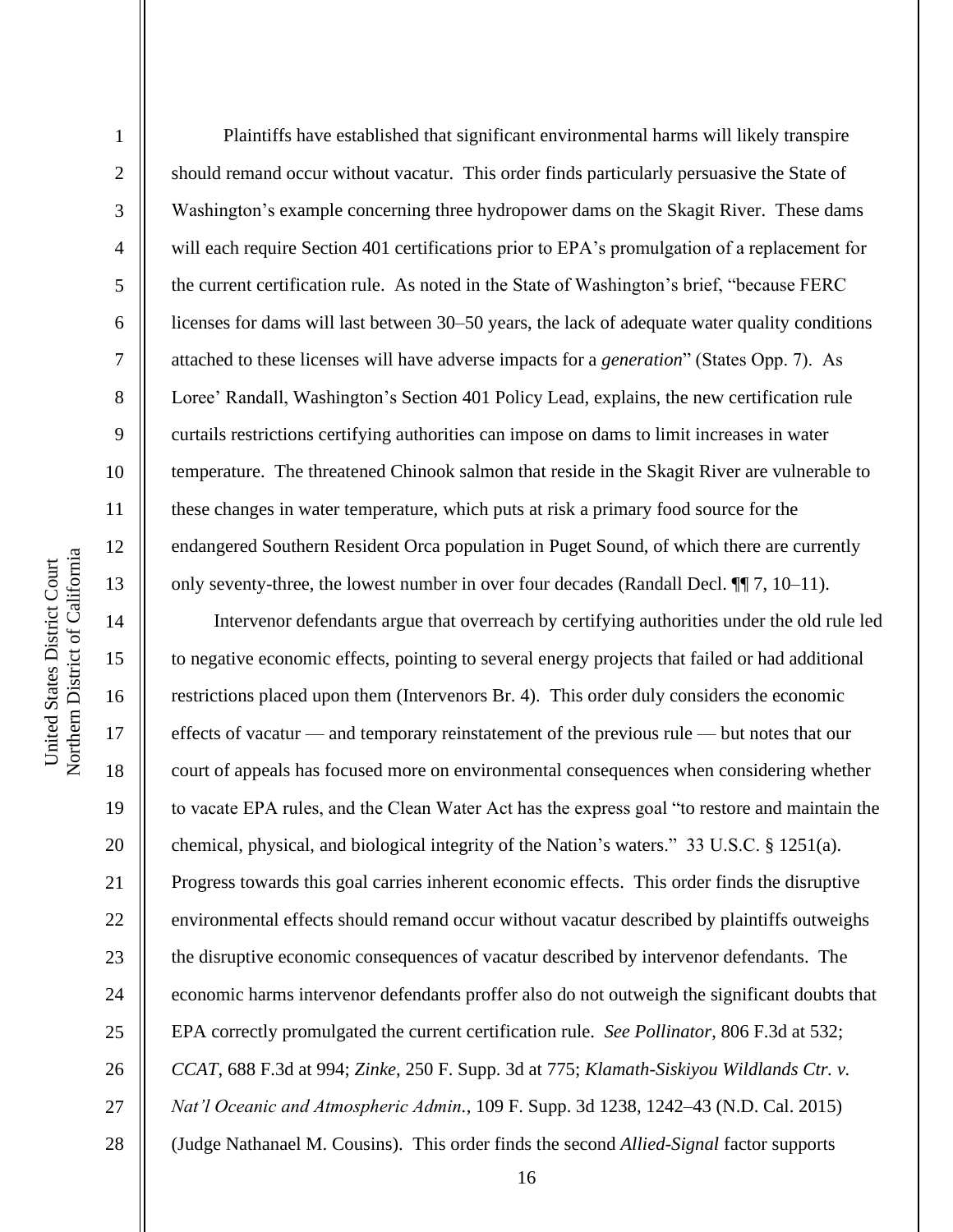vacatur because the disruptions caused by vacatur and the imposition of an interim rule do not outweigh the deficiencies of the current rule.

Finally, EPA and intervenor defendants have cited several cases that also reviewed the certification rule (Reply Br. 2). This order considers the analysis in each of these opinions, to the extent they seriously and substantively examined remand and vacatur, but ultimately finds *Pascua Yaqui Tribe*, an opinion on another EPA rule with the most thorough analysis, to be the most persuasive. 2021 WL 3855977. In that opinion, Judge Rosemary Márquez of our circuit vacated EPA's rule that narrowed the definition of "waters of the United States" upon remand to the agency. In two of the decisions EPA cited here, Judge Richard Seeborg of our district filed short orders remanding to EPA challenges to the rule at issue in *Pascua Yaqui Tribe*, finding the issue of vacatur moot (Dkt. No. 161). *See California v. Regan*, No. C 20-03005 RS, Dkt. No. 271 (N.D. Cal. Sept. 16, 2021); *WaterKeeper All., Inc. v. EPA*, No. C 18-03521 RS, Dkt. No. 125 (N.D. Cal. Sept. 16, 2021). In dicta, both brief orders stated the court would have been disinclined to impose vacatur. Both orders, however, based that conclusion on a previous order that denied a motion for a preliminary injunction on the ground that plaintiffs were unlikely to succeed on the merits proving the rule was legally erroneous. *See California v. Regan*, No. C 20-03005 RS, Dkt. No. 171 (N.D. Cal. June 19, 2020). These orders, accordingly, premised their disinclination to impose vacatur on an issue evaluated by the first *Allied-Signal* prong, which here supports vacatur.

In sum, the *Allied-Signal* factors support vacatur of the certification rule upon remand to EPA, which will result in a temporary return to the rule previously in force until Spring 2023, when EPA finalizes a new certification rule. *See Paulsen v. Daniels*, 413 F.3d 999, 1008 (9th Cir. 2005).

## **CONCLUSION**

As explained, the motion for remand is **GRANTED**. Upon remand the current certification rule, 40 C.F.R. Part 121, is **VACATED**.

Northern District of California Northern District of California United States District Court United States District Court

1

2

3

4

5

6

7

8

9

10

11

12

13

14

15

16

17

18

19

20

21

22

23

24

25

26

27

28